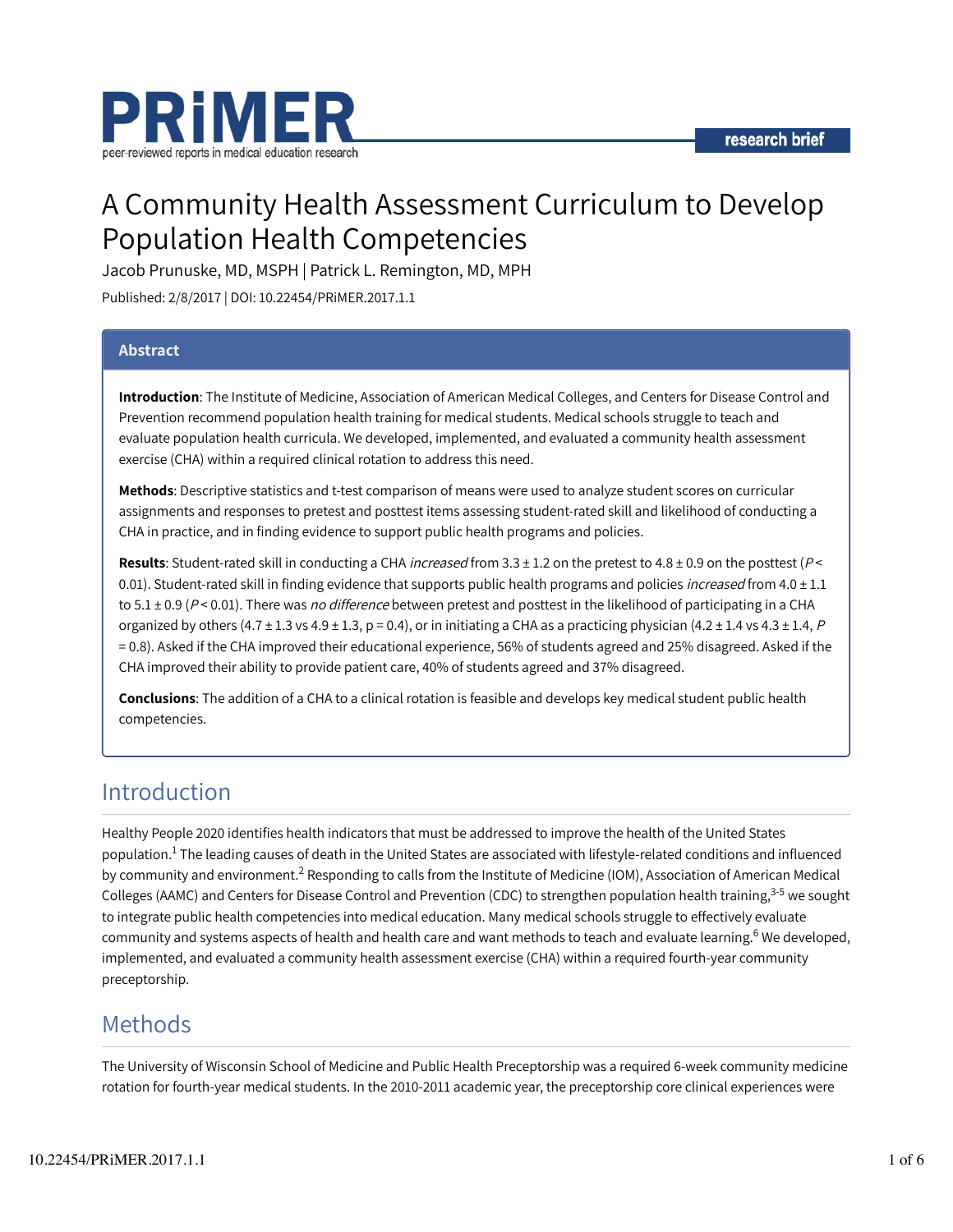augmented by the addition of a required CHA. Students completed an anonymous four-item pretest rating statements on a 7-point Likert scale (0 = very low, 7 = very high). The items included statements regarding skills and likelihood of conducting a CHA and in finding evidence to support public health programs and policies.

Students conducted a guided CHA. Students were required to describe their preceptorship community, identify community members' perceptions of health problems, identify objective health information, describe leading health problems, and identify a single priority health issue in their preceptorship community. Students then identified an evidence-based intervention to address the priority health issue, completed a written report, and presented their work at the end-of-rotation workshop. Points were assigned to each CHA task and a rubric was used for grading. Students could earn up to 53 points via the rubric. The full CHA and grading rubric are available on the STFM Resource Library. $^7$ 

Student performance on the CHA was graded and counted for one-quarter of the final course grade. After the CHA, students completed an anonymous posttest. The posttest contained the same items as the pretest and additional items regarding educational experiences.

Descriptive statistics and t-test comparison of means were used to analyze student scores and responses to pretest and posttest items. The Shapiro-Wilk test was used to assess normality of the range of student scores. Data were analyzed using STATA (Stata/IC 12.1 for Mac, Revision 20 Mar 2013. Copyright 1985-2011 StataCorp LP. College Station, TX). This project was approved by the University of Wisconsin Education Research IRB.

## **Results**

One hundred forty-one students completed the CHA. Student scores for the CHA exercise were normally distributed ( $P=0.02$ ) (Figure 1). The mean student score was 45.7 ± 2.9 points (range 37 - 52). Student-rated skill in conducting a CHA increased from 3.3  $\pm$  1.2 on the pretest to 4.8  $\pm$  0.9 on the posttest (P<0.01). Student-rated skill in finding evidence that supports public health programs and policies *increased* from 4.0  $\pm$  1.1 to 5.1  $\pm$  0.9 ( $P$ <0.01). There was *no difference* between pretest and posttest in the likelihood of participating in a CHA organized by others  $(4.7 \pm 1.3 \text{ vs } 4.9 \pm 1.3, p=0.4)$ , or in initiating a CHA as a practicing physician (4.2  $\pm$  1.4 vs 4.3  $\pm$  1.4, P=0.8). Responses to the pre- and posttest items are shown in Figures 2a–2d. Asked if the CHA improved their educational experience, 56% of students agreed and 25% disagreed. Asked if the CHA improved their ability to provide patient care, 40% of students agreed and 37% disagreed.

## Conclusion

The addition of a CHA to a clinical rotation improved students self-rated skill in conducting a CHA and in finding evidence that supports public health programs and policies without affecting their likelihood of initiating or participating in a CHA as a practicing physician. CHA are feasible in a preclinical training.<sup>8</sup> Our findings show feasibility of implementing a CHA on a clinical rotation and that doing so helps develop student public health competencies.

Knowledge of community health issues should allow physicians to improve care and health outcomes through application of public health principles toward practice policies and decisions.<sup>9</sup> However, our students reported mixed impacts on their ability to provide patient care. It may be that students who put greater effort into the CHA perceived greater benefit. We asked students to rate the statement "The community health assessment activity improved my ability to provide patient care on this rotation." Because the assignment took students away from patient care responsibilities, some students may have perceived this as negatively impacting their ability to provide patient care.

Despite improving confidence, this activity did not alter students' likelihood of saying they intend to participate in CHA as a physician. Students may perceive CHA to be the work of governmental public health or hospital-based systems rather than practicing physicians. Public health efforts can benefit from physician engagement and additional research should explore factors that motivate physicians to participate in CHA.

On the individual CHA steps, students commonly neglected to address environmental determinants, consistent with the results of the 2013 AAMC Graduation Questionnaire, in which 34% of students reported inadequate education in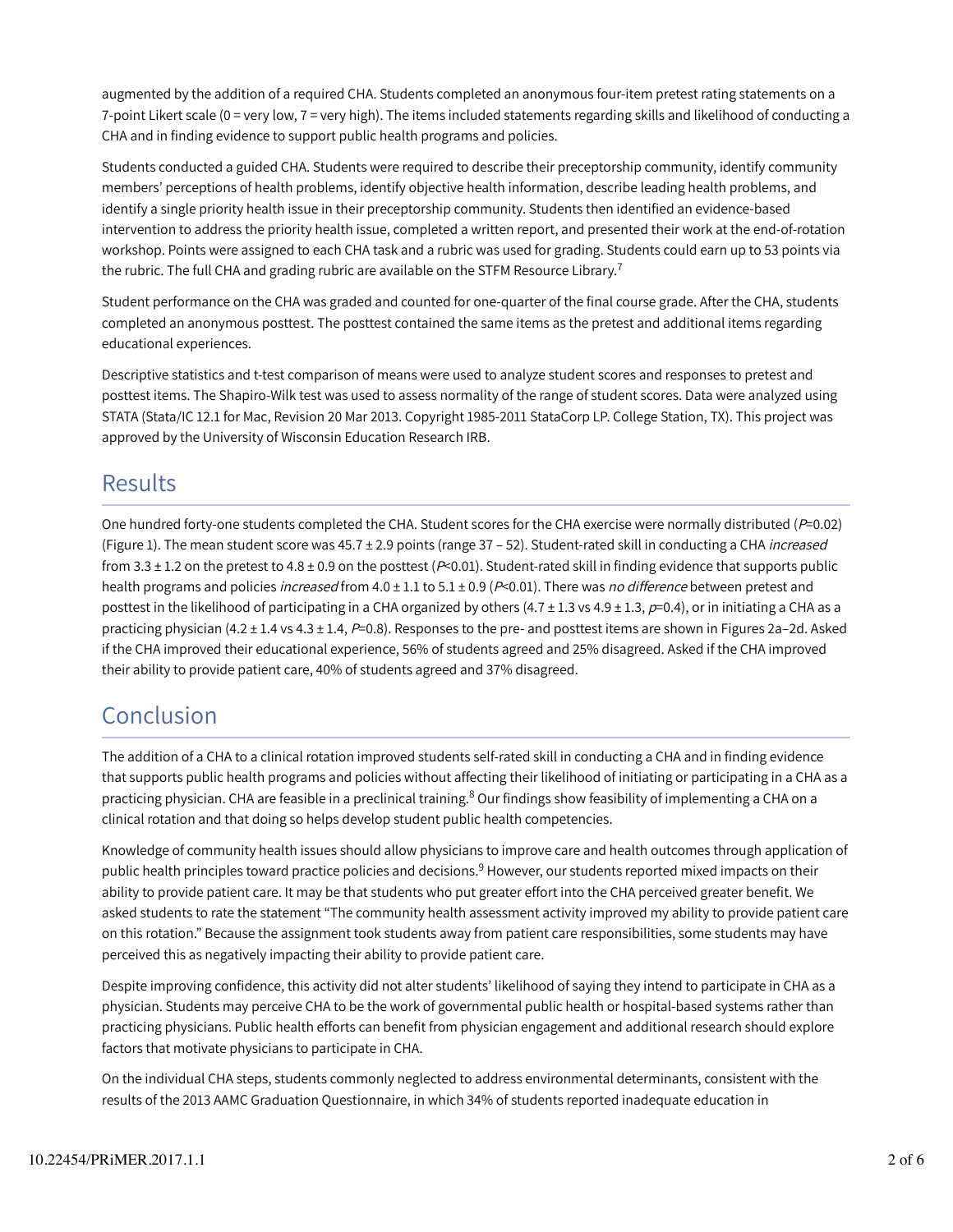environmental health, $^{10}$  and age or gender in the demographics of their community, suggesting a need to increase training in these areas.

Students were less likely to engage with non-patient community members, despite narrative feedback that reflected enjoyment of interaction with community members. This may relate to students' temporary placement and role within the community. Physicians living and working in the community may have greater opportunity to interact with community members in non-professional settings.

This study is limited by self-reported measures and a single academic year at one institution. We believe the self-reported measure are relevant, as confidence may affect future behavior, regardless of students' current perceptions of likelihood in engaging in a CHA as a future doctor. Future studies should qualitatively explore student perspectives regarding the value and impact of the CHA.

In conclusion, the addition of a CHA to a clinical rotation is feasible and develops key medical student public health competencies. Future research should explore strategies to foster development of attitudes, beliefs, and skills that will increase students' likelihood of community engagement as future physicians.

## Tables and Figures



## Figure 1: Distribution of Student Scores on Community Health Assessment Exercise (53 pts possible)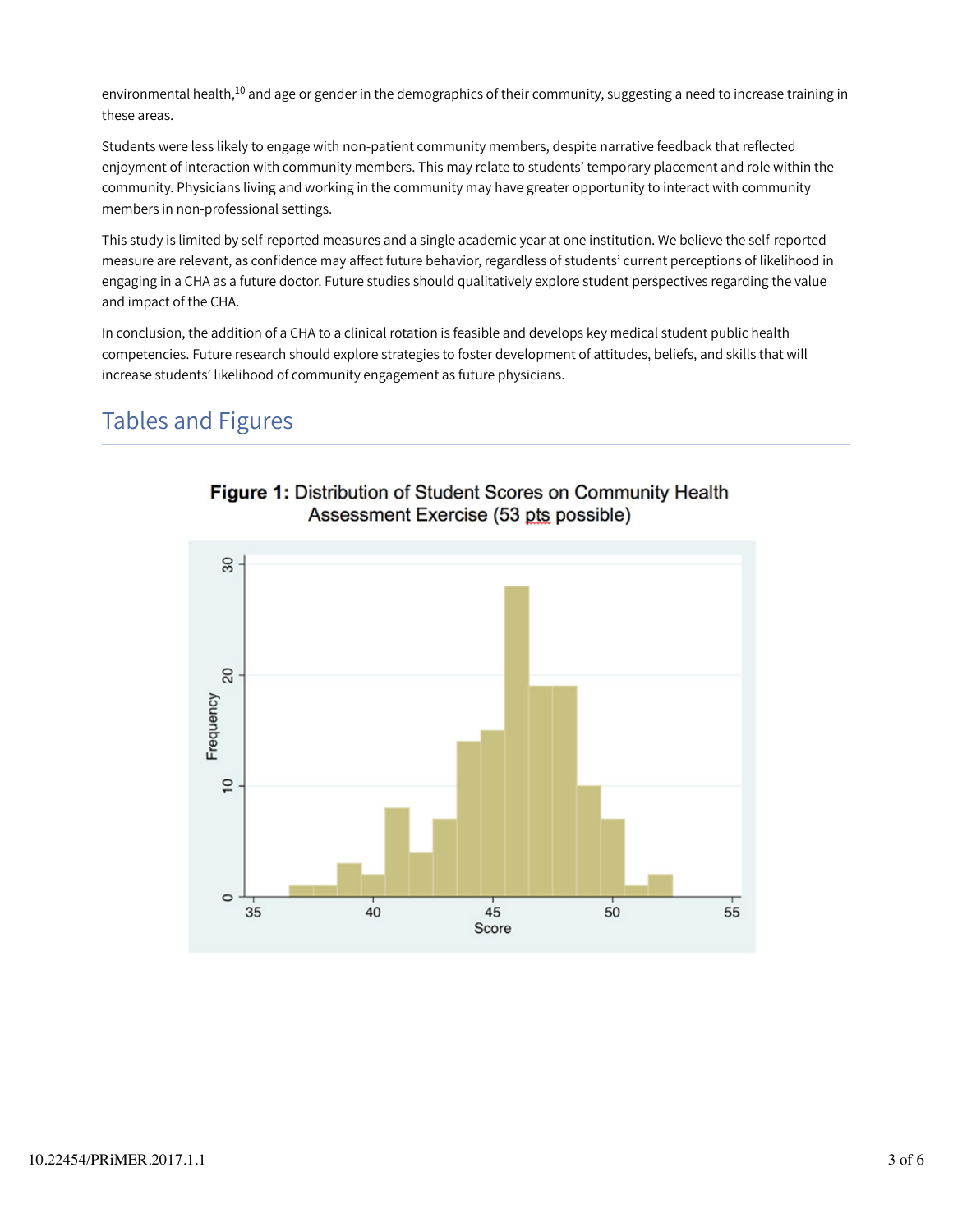

Figure 2a: Pre/Post Frequency of Response for Skill in Conducting a Community Health Assessment

Figure 2b: Pre/Post Frequency of Response for Skill in Finding the Evidence That Supports Public Health Programs and Policies

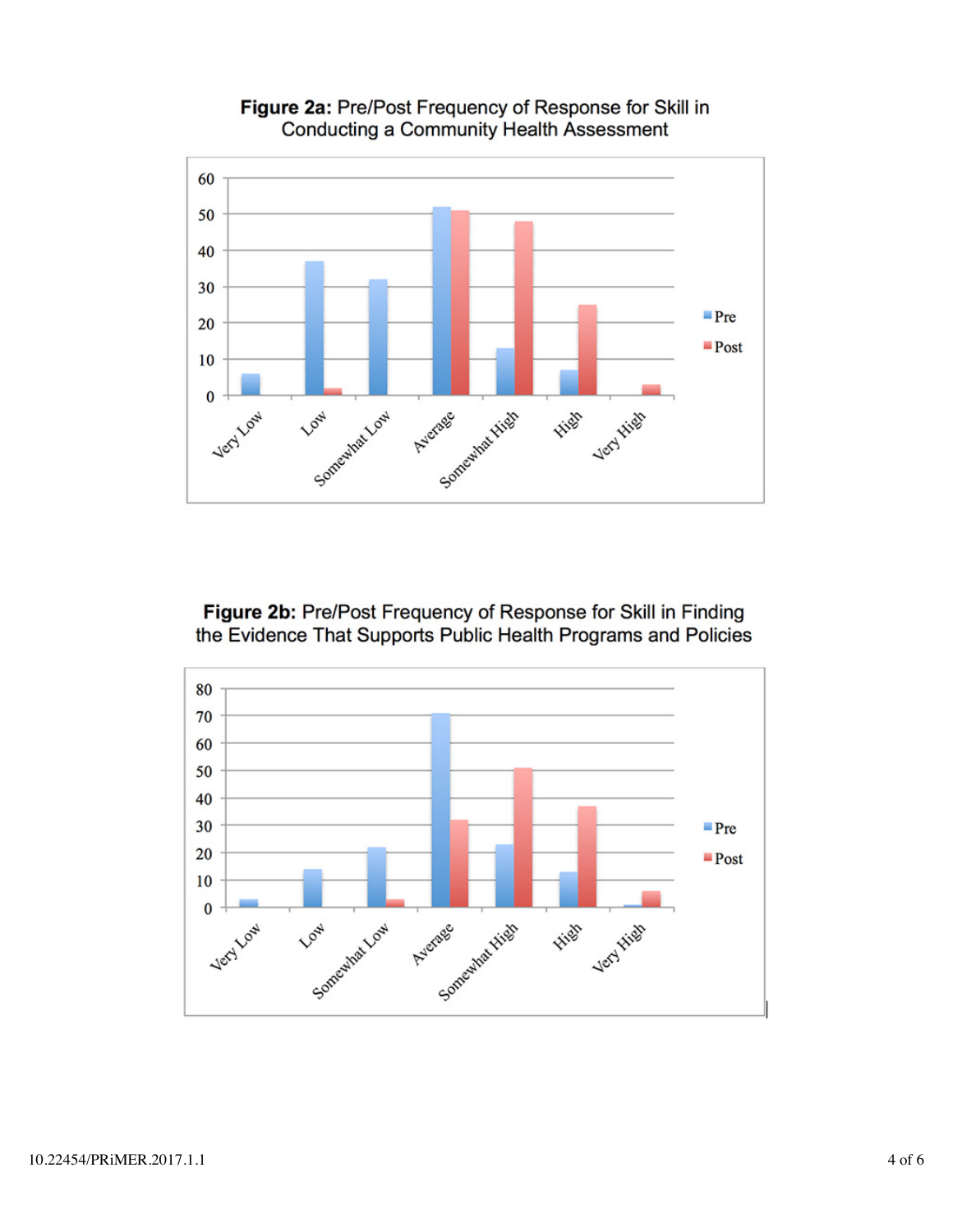





Figure 2d: Pre/Post Frequency of Response for Likelihood of Initiating a Community Health Assessment as a Practicing Physician



### Acknowledgements

Preliminary results for this manuscript were presented at the Midwest Family Medicine conference in Itasca, Illinois,